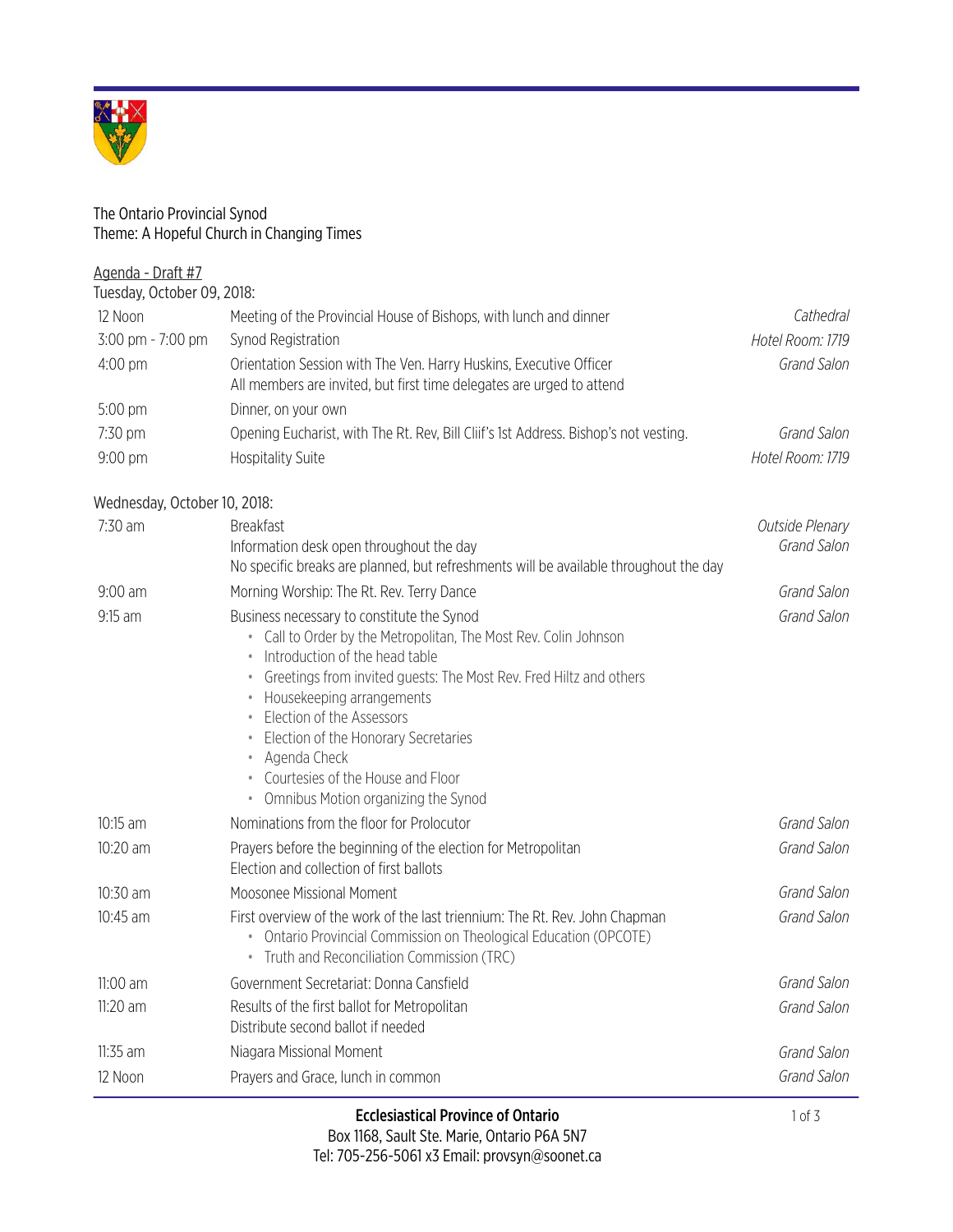| $1:00$ pm                   | Results of the second ballot for Metropolitan<br>Distribute first ballot for Prolocutor                                                                                                                                                                                                                                      | Grand Salon      |
|-----------------------------|------------------------------------------------------------------------------------------------------------------------------------------------------------------------------------------------------------------------------------------------------------------------------------------------------------------------------|------------------|
| $1:10$ pm                   | Bible Study: The Rt. Rev. Terry Dance                                                                                                                                                                                                                                                                                        | Grand Salon      |
| $1:40$ pm                   | <b>Toronto Missional Moment</b>                                                                                                                                                                                                                                                                                              | Grand Salon      |
| $1:55$ pm                   | Canon XXI, discussion and Q&A: Chancellor David Jones                                                                                                                                                                                                                                                                        | Grand Salon      |
| 3:45 pm                     | Results of the first ballot for Prolocutor<br>Distribute second ballot if needed                                                                                                                                                                                                                                             | Grand Salon      |
| 3:50 pm                     | <b>Ontario Missional Moment</b>                                                                                                                                                                                                                                                                                              | Grand Salon      |
| 4:05 pm                     | General Synod Update: The Most Rev. Fred Hiltz                                                                                                                                                                                                                                                                               | Grand Salon      |
| 4:45 pm                     | Results of the second ballot for Prolocutor                                                                                                                                                                                                                                                                                  | Grand Salon      |
| 5:00 pm                     | <b>Break</b>                                                                                                                                                                                                                                                                                                                 |                  |
| 5:30 pm                     | Reception in Honour of The Most Rev. Colin Johnson                                                                                                                                                                                                                                                                           | Panorama Room    |
| $6:00 \text{ pm}$           | Dinner                                                                                                                                                                                                                                                                                                                       | Panorama Room    |
| 7:30 pm                     | The Rt. Rev. Bill Cliif's 2nd Address                                                                                                                                                                                                                                                                                        | Grand Salon      |
| 8:00 pm                     | Second overview of the work of the last triennium: Donna Cansfield<br>• Eldercare                                                                                                                                                                                                                                            | Grand Salon      |
| 8:15 pm                     | Third overview of the work of the last triennium: The Ven. Kathryn Otley<br>• Homelessness                                                                                                                                                                                                                                   | Grand Salon      |
| 8:30 pm                     | <b>Huron Missional Moment</b>                                                                                                                                                                                                                                                                                                | Grand Salon      |
| 8:45 pm                     | Closing Prayer: The Rt. Rev. Bill Cliff                                                                                                                                                                                                                                                                                      | Grand Salon      |
| 9:00 pm                     | <b>Hospitality Suite</b>                                                                                                                                                                                                                                                                                                     | Hotel Room: 1719 |
| Thursday, October 11, 2018: |                                                                                                                                                                                                                                                                                                                              |                  |
| 7:30 am                     | <b>Breakfast</b>                                                                                                                                                                                                                                                                                                             | Outside Plenary  |
|                             | Information desk open throughout the day<br>No specific breaks are planned, but refreshments will be available throughout the day                                                                                                                                                                                            | Grand Salon      |
| $9:00$ am                   | Morning Prayer and Bible Study: The Rt. Rev. Terry Dance                                                                                                                                                                                                                                                                     | Grand Salon      |
| 9:30 am                     | Agenda Check                                                                                                                                                                                                                                                                                                                 | Grand Salon      |
| 9:45 am                     | A Hopeful Church in Changing Times: Policy Panel<br>Presenter: The Rev. Canon Laurette Glasgow<br>Colin Robertson: Vice President and Fellow at the Canadian Global Affairs Institute<br>Senator Peter Harder: PC Government Representative in the Senate<br>The Most Rev. Colin Johnson: Archbishop of Toronto and Moosonee | Grand Salon      |
| $11:15$ am                  | Report on Continuing Education: The Ven. David Selzer                                                                                                                                                                                                                                                                        | Grand Salon      |
| $11:45$ am                  | <b>Ottawa Mission Moment</b>                                                                                                                                                                                                                                                                                                 | Grand Salon      |
| 12 Noon                     | Prayers and Grace                                                                                                                                                                                                                                                                                                            | Grand Salon      |
| $1:30$ pm                   | Plenary Discussion on Social Media; Where do we go?                                                                                                                                                                                                                                                                          | Grand Salon      |
| 2:30 pm                     | Algoma Missional Moment                                                                                                                                                                                                                                                                                                      | Grand Salon      |
| $2:45$ pm                   | Senior Staff Consultation; The Way Forward: The Ven. Tanya Phibbs and<br>The Ven. David Selzer                                                                                                                                                                                                                               | Grand Salon      |
| $4:00 \text{ pm}$           | Deadline for submission of additional motions                                                                                                                                                                                                                                                                                | Grand Salon      |
| 5:00 pm                     | Dinner                                                                                                                                                                                                                                                                                                                       | Grand Salon      |